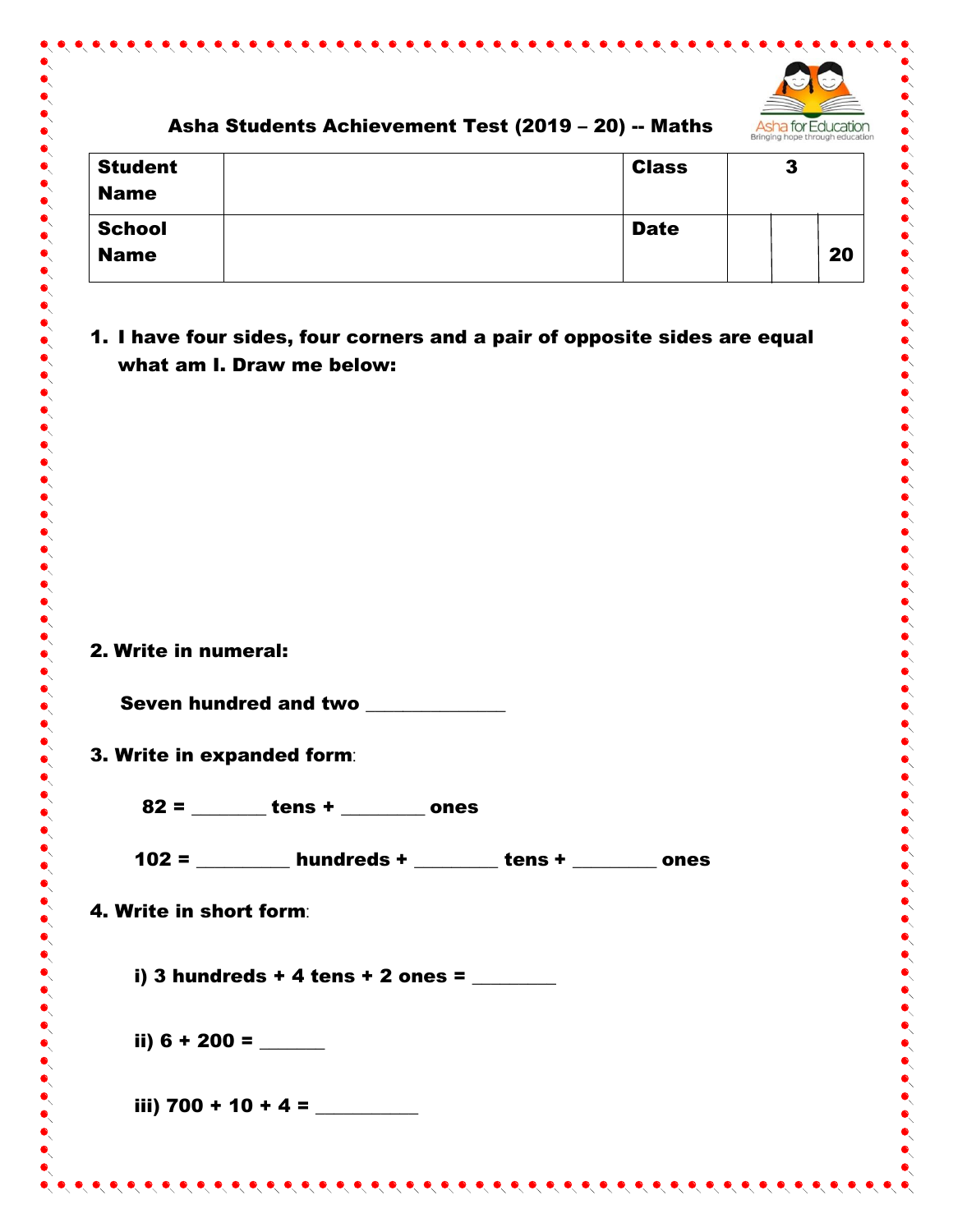| 5. Compare the numbers and write $\leq$ or $=$ or $>$ in the box:                                      |  |
|--------------------------------------------------------------------------------------------------------|--|
| 36<br>ii) 41<br>i) 25<br>14                                                                            |  |
| $\begin{array}{ c c c c c } \hline \text{407} & \text{iv} & \text{93} & \end{array}$<br>93<br>iii) 704 |  |
| 6. i) Write the numbers in ascending order: 200, 147, 35, 84                                           |  |
| Ascending order: ______, ______, ______, ______                                                        |  |
| ii) Write the numbers in descending order: 123, 25, 52, 132                                            |  |
| Descending order: _____, _____, _____, ______                                                          |  |
| 7. Find out odd and even numbers among the given numbers:                                              |  |
| 21, 8, 72, 35, 10, 47                                                                                  |  |
| Odd numbers _                                                                                          |  |
|                                                                                                        |  |
| 8. Find:                                                                                               |  |
| $203 + 45$<br>i)                                                                                       |  |
|                                                                                                        |  |
|                                                                                                        |  |
|                                                                                                        |  |
|                                                                                                        |  |
|                                                                                                        |  |
|                                                                                                        |  |
|                                                                                                        |  |
|                                                                                                        |  |

 $\bullet$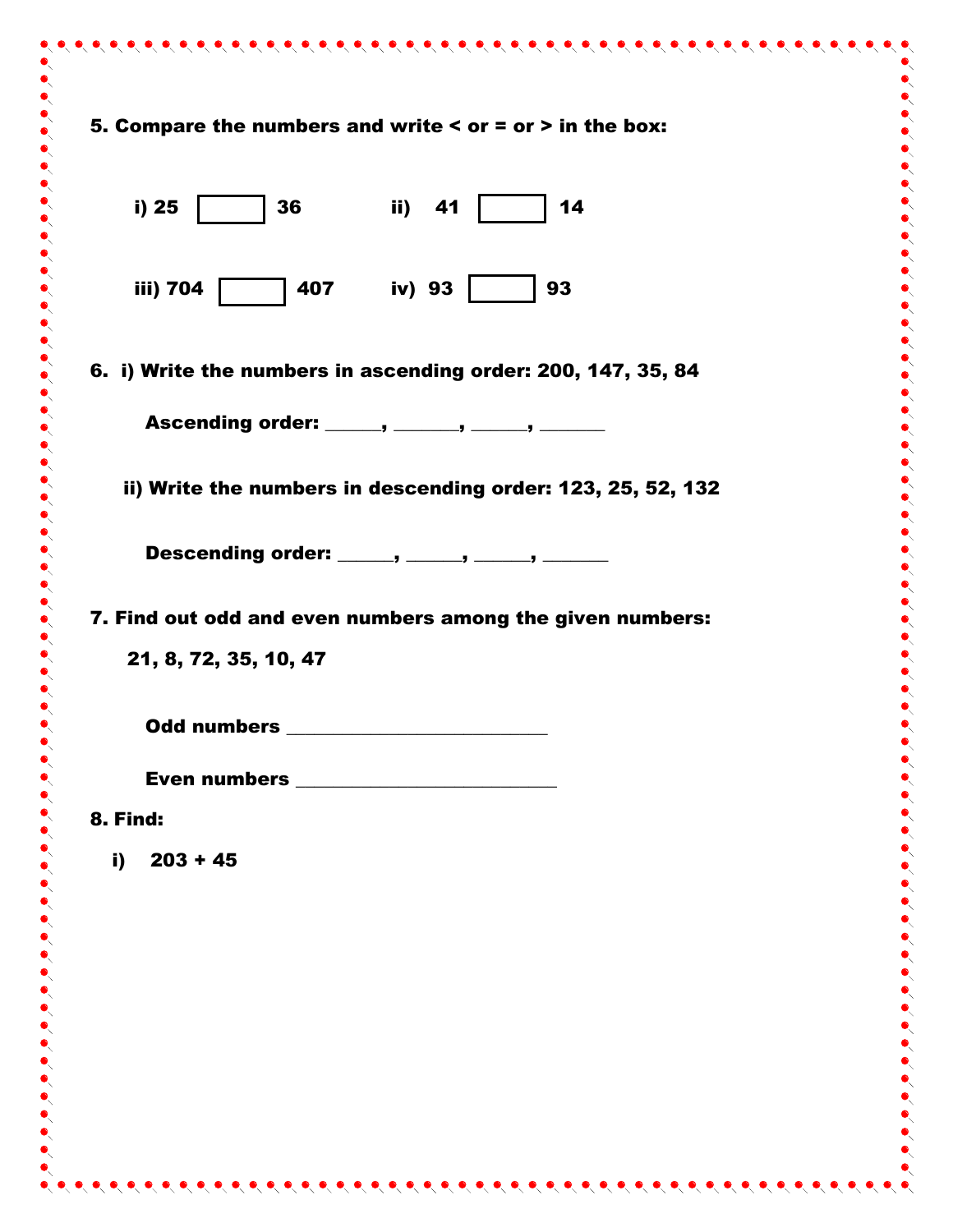







i)  $-$  + 11 = 19

ii) 25 + 0 =  $-$ 

iii)  $251 + 1 =$